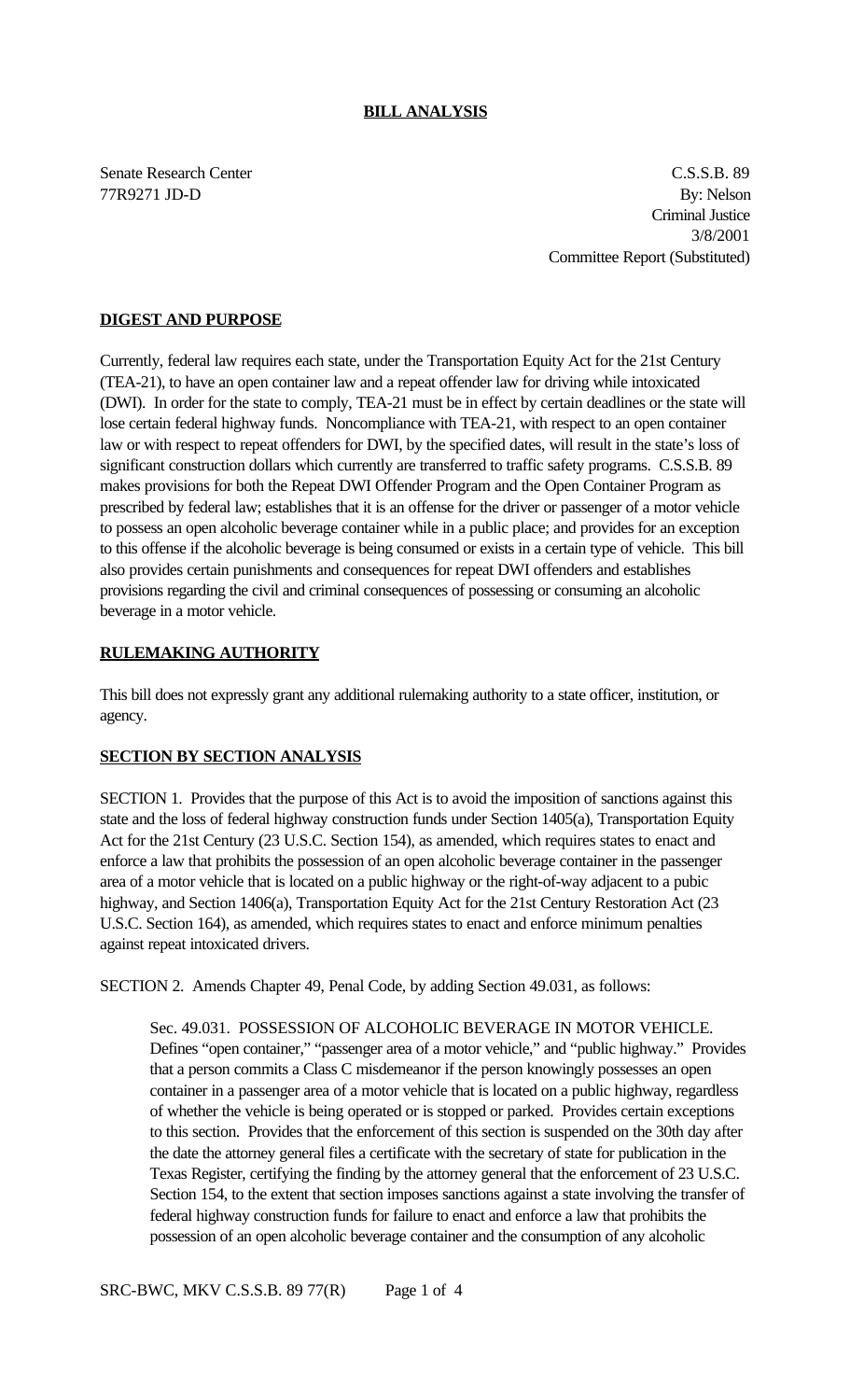beverage in the passenger area of any motor vehicle located on a public highway or the rightof-way of a public highway, is suspended or enjoined. Provides that the period of suspension continues until the 30th day after the date the attorney general files a subsequent certificate with the secretary of state certifying the finding by the attorney general that enforcement of 23 U.S.C. Section 154 is no longer suspended or enjoined.

Provides that this section expires on the 30th day after the date the attorney general files a certificate with the secretary of state for publication in the Texas Register, certifying the finding by the attorney general that: 23 U.S.C. Section 154, to the extent that section imposes sanctions against a state involving the transfer of federal highway construction funds for failure to enact and enforce a law that prohibits the possession of an open alcoholic beverage container and the consumption of any alcoholic beverage in the passenger area of any motor vehicle located on a public highway or the right-of-way of a public highway, is repealed or has expired; a United States court of appeals or the United States Supreme Court has entered a final order holding that 23 U.S.C. Section 154, or a federal regulation implementing that section, is unconstitutional or otherwise invalid, in whole or in part; or a subsequently enacted act of congress has the effect of abrogating the sanctions required by 23 U.S.C. Section 154.

SECTION 3. Amends Section 49.09, Penal Code, by adding Subsection (g), as follows:

(g) Provides that this subsection applies only to a person convicted of a second or subsequent offense relating to the operating of a motor vehicle while intoxicated committed within five years of the date on which the most recent preceding offense was committed. Requires the court to enter an order that requires the defendant to have a device installed, on each motor vehicle owned or operated by the defendant, that uses a deep-lung breath analysis mechanism to make impractical the operation of a motor vehicle if ethyl alcohol is detected in the breath of the operator, and requires that before the first anniversary of the ending date of the period of license suspension under Section 521.344 (Suspension for Offenses Related to Use of Alcohol), Transportation Code, the defendant not operate any motor vehicle that is not equipped with that device. Provides that the court is to require the defendant to obtain the device at the defendant's own cost on or before that ending date; require the defendant to provide evidence to the court on or before that ending date that the device has been installed on each appropriate vehicle; and order the device to remain installed on each vehicle until the first anniversary of that ending date. Provides that, if the court determines the offender is unable to pay for the device, the court is authorized to impose a reasonable payment schedule not to extend beyond the first anniversary of the date of installation. Requires the Department of Public Safety to approve devices for use under this subsection. Provides that Section 521.247 (Approval of Ignition Interlock Devices by Department), Transportation Code, applies to the approval of a device under this subsection and the consequences of that approval. Provides that failure to comply with an order entered under this subsection is punishable by contempt. Provides that for the purpose of enforcing this subsection, the court that enters an order under this subsection retains jurisdiction over the defendant until the date that the device is no longer required to remain installed. Provides that to the extent of a conflict between this subsection and Section 13(i), Article 42.12 (Community Supervision), Code of Criminal Procedure, this subsection controls.

SECTION 4. Amends Section 521.251, Transportation Code, by redesignating existing Subsections (d) and (e) and adding a new Subsection (d), as follows:

(d) Prohibits an order granting a person an occupational license from taking affect before the first anniversary of the effective date of the suspension, if the person's driver's license has been suspended as a result of a second or subsequent conviction under Section 49.04 (Driving While Intoxicated), 49.07 (Intoxication Assault), or 49.08 (Intoxication Manslaughter), Penal Code, committed within five years of the date on which the most recent offense was committed.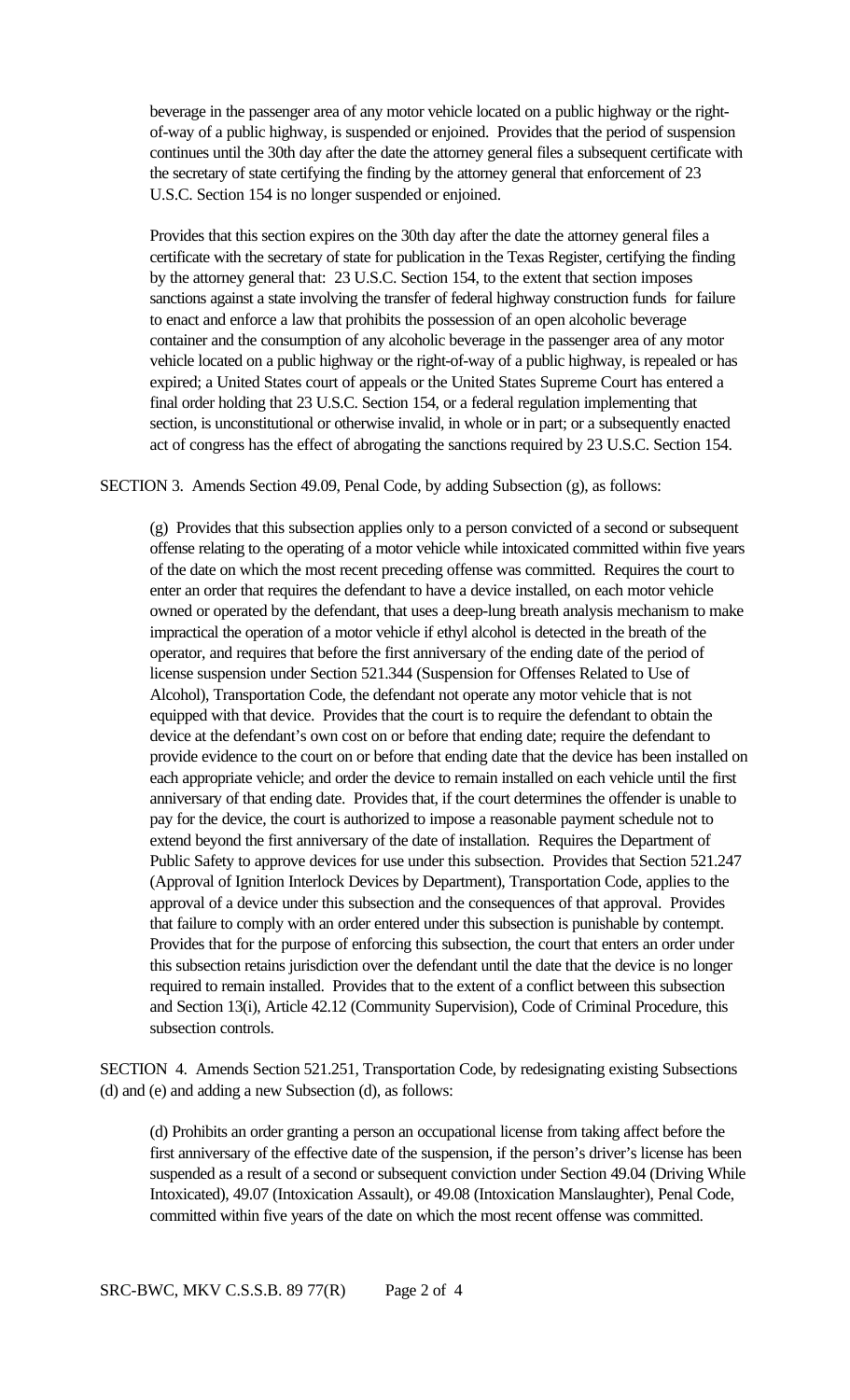SECTION 5. Amends the heading to Section 521.344, Transportation Code, to read as follows:

Section 521.344. SUSPENSION FOR OFFENSES INVOLVING INTOXICATION.

SECTION 6. Amends Sections 521.344(a), (b), and (d), Transportation Code, as follows:

(a) Deletes language referring to an offense committed as a result of the introduction of alcohol into the body, and redefines the period of a license suspension to be not less than one year rather than 180 days, or more than two years.

(b) Makes conforming changes.

(d) Makes an exception under Section 49.09 (Enhanced Offenses and Penalties), Penal Code, to the prohibition against revoking the license of a person during a period of probation if the person is required to complete an educational program designed to rehabilitate persons who have operated motor vehicles while intoxicated. Makes a conforming change.

SECTION 7. Amends Section 9 (h), Article 42.12, Code of Criminal Procedure, to refer to the conditions under which a judge is required to direct a supervision officer to conduct an evaluation to determine the appropriateness of and course of conduct for an alcohol or drug rehabilitation for a defendant. Includes cases involving a second or subsequent offense committed within five years of the previous offense involving the operation of a motor vehicle.

SECTION 8. Amends Sections 13(a), (g) and (k), Article 42.12, Code of Criminal Procedure, to require a judge granting community supervision to a defendant convicted of an offense under Chapter 49 (Intoxication and Alcoholic Beverage Offenses), Penal Code, to require as a condition of community supervision that the defendant submit to not less than five, rather than three, days of confinement in county jail if the defendant was punished under Section 49.09(a). Prohibits a person punished under Section 49.09 (Enhanced Offenses and Penalties), Penal Code, from being punished under Subsection 13 (g). Makes conforming changes.

SECTION 9. Effective date: September 1, 2001, except as provided by Subsection (b) of this section.

(b) Provides that if before September 1, 2001, the attorney general files with the secretary of state a certificate certifying the finding by the attorney general of a fact described by Section 49.031(e) or (f), Penal Code, as added by this Act, Section 2 of this Act does not take effect until the 30th day after the date the attorney general files a subsequent certificate with the secretary of state certifying the finding by the attorney general that none of the facts described by Section 49.031(e) and (f) exist.

(c)-(h) Make application of this Act prospective.

## **SUMMARY OF COMMITTEE CHANGES**

SECTION 1. Deletes proposed SECTION 1 and adds text regarding the purpose of this Act.

SECTION 2. Deletes proposed SECTION 2 and adds text regarding the possession of alcoholic beverages in motor vehicles.

SECTION 3. Adds a new SECTION 3 regarding multiple convictions of operating a motor vehicle while intoxicated.

SECTION 4. Renumbers proposed SECTION 3 as SECTION 4.